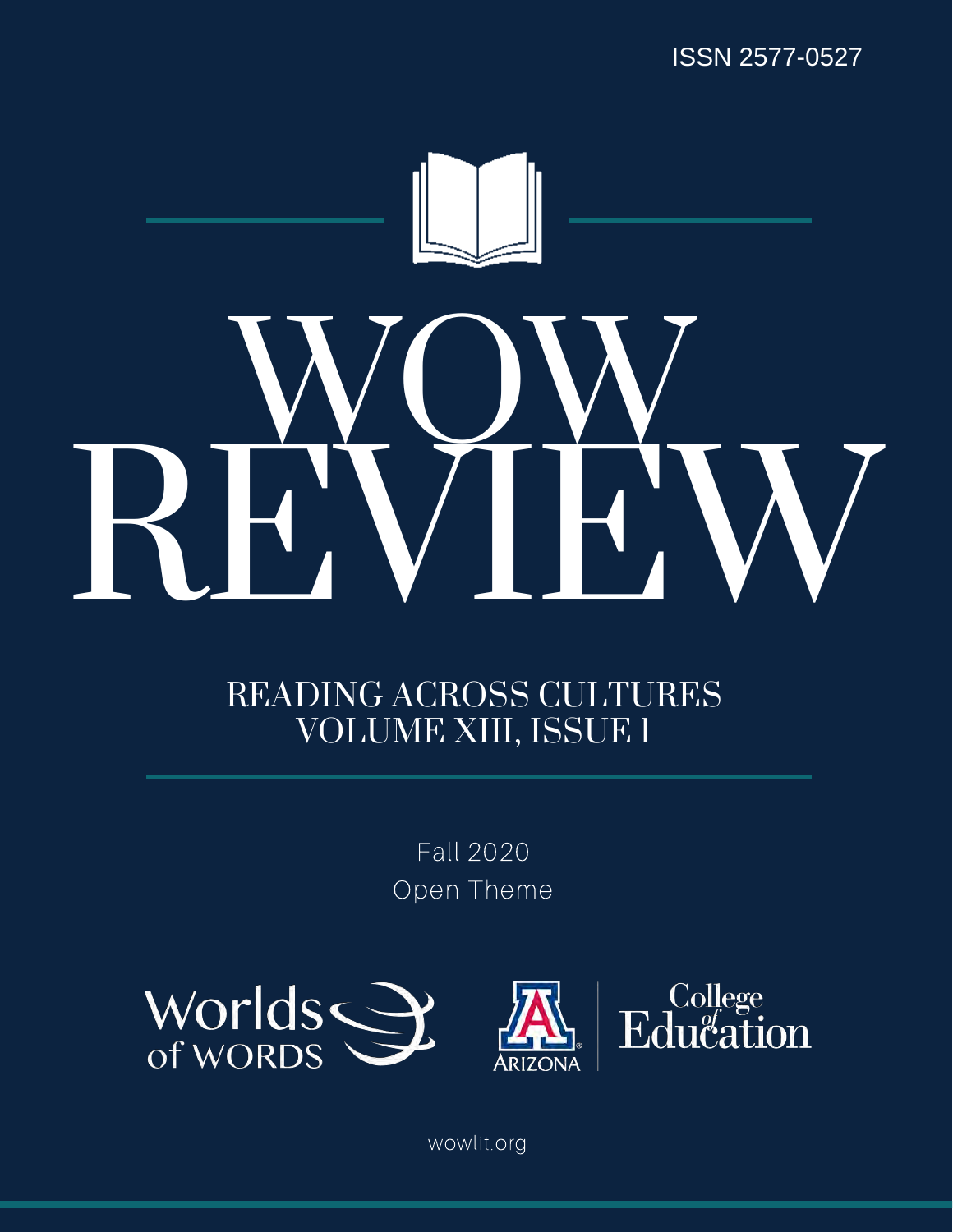### WOW Review: Volume XIII Issue 1 Fall 2020

Open Theme

Table of Contents

| Introduction and Editor's Note                          | $2 - 3$              |
|---------------------------------------------------------|----------------------|
| Anklet for a Princess                                   | $4-5$                |
| Brother's Keeper                                        | $6 - 7$              |
| <i>El Deafo</i>                                         | $8-9$                |
| Flowers in the Sky                                      | $10-11$              |
| In Search of Safety<br>A Suitcase of Seaweed and Others | $12 - 13$<br>$14-15$ |
| When Stars are Scattered                                | $16-18$              |

#### Contributors to This Issue:

Maria Acevedo, Texas A&M University-San Antonio Susan Corapi, Trinity Western University LaShanda Francis, University of Texas at Arlington Holly Johnson, University of Cincinnati Judi Moreillon, University of Illinois Urbana-Champaign Emily Ramser, Texas Woman's University Kathy Short, University of Arizona Eun Young Yeom, University of Georgia

#### Editor:

Susan Corapi, Trinity International University, Deerfield, IL Prisca Martens, Towson University, Towson, MD

#### Production Editor:

Lindsay Rabalais, University of Arizona, Tucson, AZ



WOW Review, Volume XIII, Issue 1 by Worlds of Words is licensed under a Creative Commons Attribution-NonCommercial-ShareAlike 4.0 International License. Based on a work at https://wowlit.org/on-linepublications/review/volume-xiii-issue-1/.

<sup>1430</sup> East Second Street, Tucson, AZ <sup>85721</sup> 520.621.9340 wowlit.org © WOW <sup>2020</sup>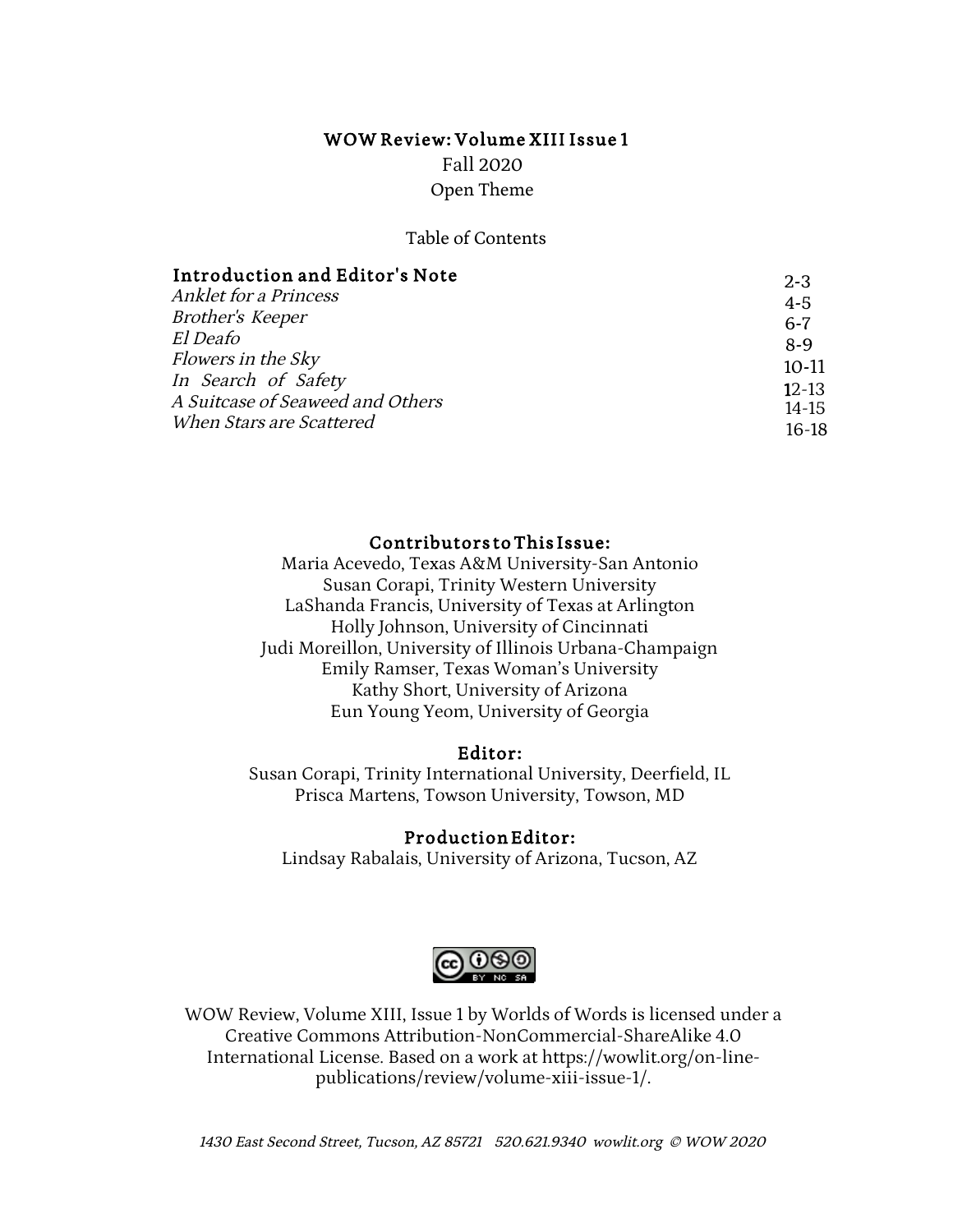

## Introduction and Editors' Note

Resilience: noun signifying inner toughness, the capacity to adapt in the face of adversity, trauma, tragedy, threats and significant sources of stress.

Living in a pandemic with the limitations of lockdowns, quarantines, face masks, and virusinspired or stress-related anxiety has meant that many of us have had to draw on inner resilience more than normal. The collection of titles in this issue are stories that examine human resilience in difficult times.

Our issue opens in India in a fairy tale world. Anklet for a Princess is a Cinderella story in which Sora's unjust treatment by a stepmother and stepsister is checked by a magical Godfather snake. From an imagined world in which resilience is aided by magic, we shift to the harsh realities of war and being a refugee when there is no magic and resilience is demonstrated in everyday living and survival. In Search of Safety: Voices of Refugees profiles the stories of five young people who had to flee their home countries due to threats on their lives, religious persecution, terrorist groups, civil war and genocide. Brother's

Keeper takes a historical look at a sister and brother escaping North Korea in 1950, while When the *Stars Are Scattered* is a graphic memoir of two brothers fleeing civil war in Somalia and the subsequent years in a refugee camp in Kenya.

Resilience is called on in three titles about identity construction in challenging situations. El Deafo is the memoir of Cece Bell as she learns to cope with her hearing loss through an assistive hearing device. Through the power of microphones and amplified sound, Cece constructs a super hero self that can, among other things, warn students of a teacher approaching. In A Suitcase of Seaweed and Others, Janet Wong uses sparse verse and background stories to portray the identity juggling she does as a Los Angeles-born Asian American with a Chinese father and a Korean mother. Finally, *Flowers in the Sky* is the story of a young sister heading to New York from her small town in Trinidad to join her brother. As she struggles with relationships including with her brother, she constructs a sense of self that includes elements of her old and new homes.

Please consider submitting a review for our future issues. The editors welcome reviews of any children's or YA book that highlights intercultural understanding and global perspectives around these themes:

Volume 13, Issue 2 – Bilingual Books (Winter 2021) - submission deadline: November 30, 2020. The editors welcome reviews of books that feature another language. The author may insert another language into the text (She said "Voilà!" as she drew une grande ligne with a flourish), or may include two languages next to each other (He glanced at him / Il lui a jetté un coup d'oeil).

**Volume 13, Issue 3** – Open theme (Spring 2021) – submission deadline: February 15, 2021. The editors welcome reviews of children's or YA books that highlight intercultural understanding and global perspectives.

Susan Corapi and Prisca Martens, Co-Editors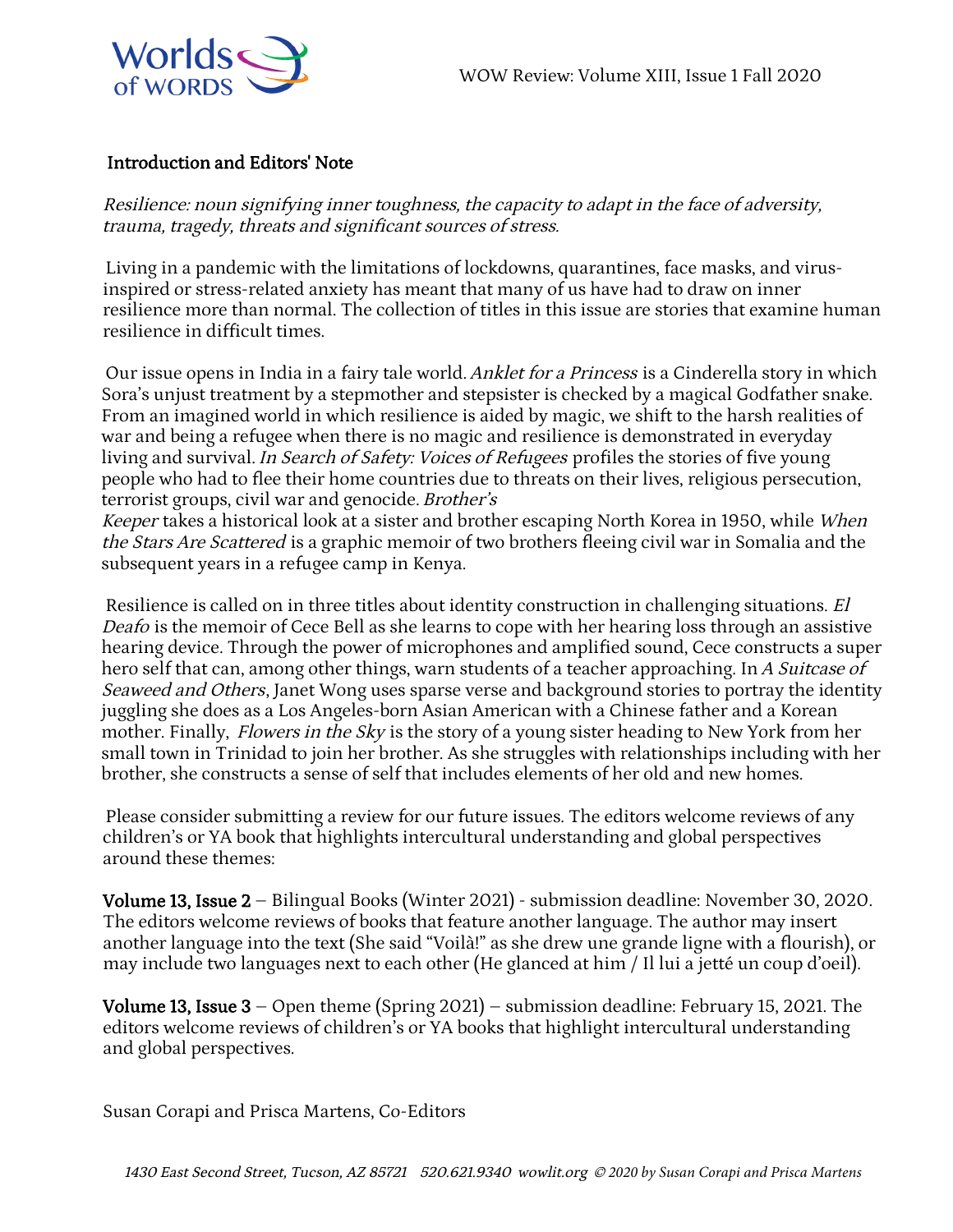



WOW Review, Volume XIII, Issue 1 by Worlds of Words is licensed under a Creative Commons Attribution-NonCommercial-ShareAlike 4.0 International License. Based on work by Susan Corapi and Prisca Martens at https://wowlit.org/on-line-publications/ review/volume-xiii-issue-1/2.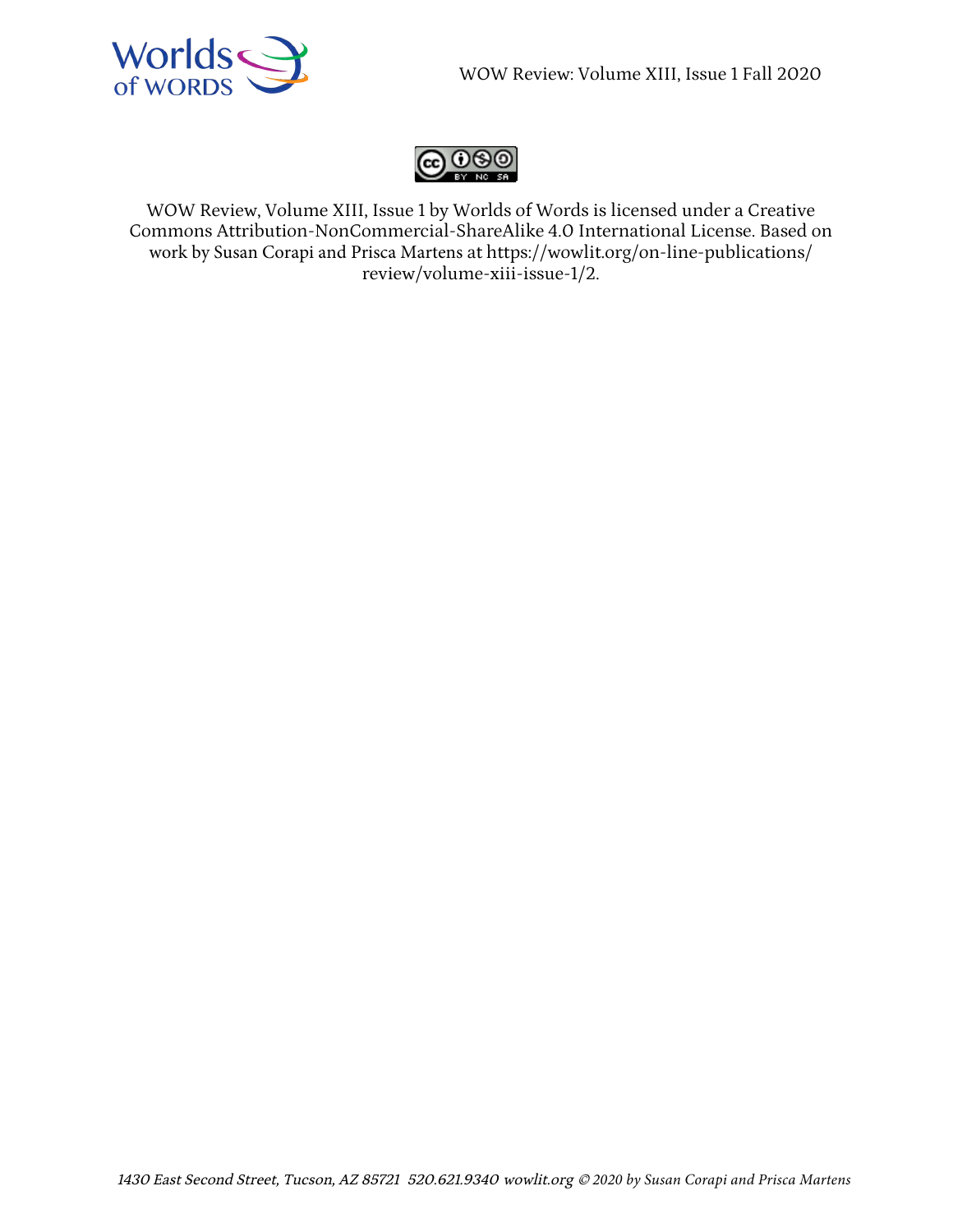





Anklet for a Princess: A Cinderella Story from India Written by Lila Mehta Adapted by Meredith Brucker Illustrated by Youshan Tang Shen's Books, 2002, 32 pp ISBN: 978-1885008466

Lila Mehta and Meredith Brucker tell a Cinderella story set in ancient India. After the death of her father, Cinduri lives with her stepmother and stepsister, Lata. Her duties include cleaning the house, milking cows, and tending to the vegetable garden and farm animals. One day, she meets a snake with whom she develops a valuable

relationship. Due to the snake's presence and intervention, she eventually breaks free of her stepmother and Lata's rule.

Youshan Tang's watercolor illustrations can be described as concise. They do not contain much detail about the setting but focus on just the character(s) who are active at that point in the story. They reinforce, rather than augment, the written text.

Scholars Botelho and Rudman (2009) state, "Since there is estimated to be over 1,000 versions across the world, the criteria for beauty vary" (p. 227). In this book, Cinduri is described as wrapped in cloths of the purest gold threads, while magnificent jewels adorn her hair and throat. At the Navaratri Festival, she catches the eye of the crowd, most importantly the prince. In her culture, riches are the standard of beauty. This standard of beauty mirrors Western culture in that jewels and expensive items are often deemed attractive. The authors offer the audience a mirror to reflect upon their individual standards of beauty and how society sways these standards.

Mehta and Brucker provide the audience with a window to access Cinduri's journey. When reading the picturebook, the audience must take into consideration how the ideologies of gender and Indian culture shape her journey. She meets a snake who takes on the role of her Godfather and acts as a magical advisor, providing her with fresh water and supplying the riches which win the prince's heart. The snake is a traditional Hindu symbol of strength and might. Of all the Asian Cinderellas, according to Botelho and Rudman (2009), this story is most reminiscent of European tales. The European ideology of gender, therefore, shapes this Cinderella story. In such stories, "Cinderella is deliberately and doggedly kind, as if these qualities function as resistance along the path for acquiring agency" (Botelho & Rudman, 2009, p. 224). Cinduri remains loyal and submissive to her stepmother and Lata, despite their continued abuse. The snake rewards her loyalty and rescues her from her oppressive stepfamily. The story ends with her happily married to the prince, but has she achieved true agency? After their wedding, the prince informs her, "My father has built us a beautiful palace." Although Godfather Snake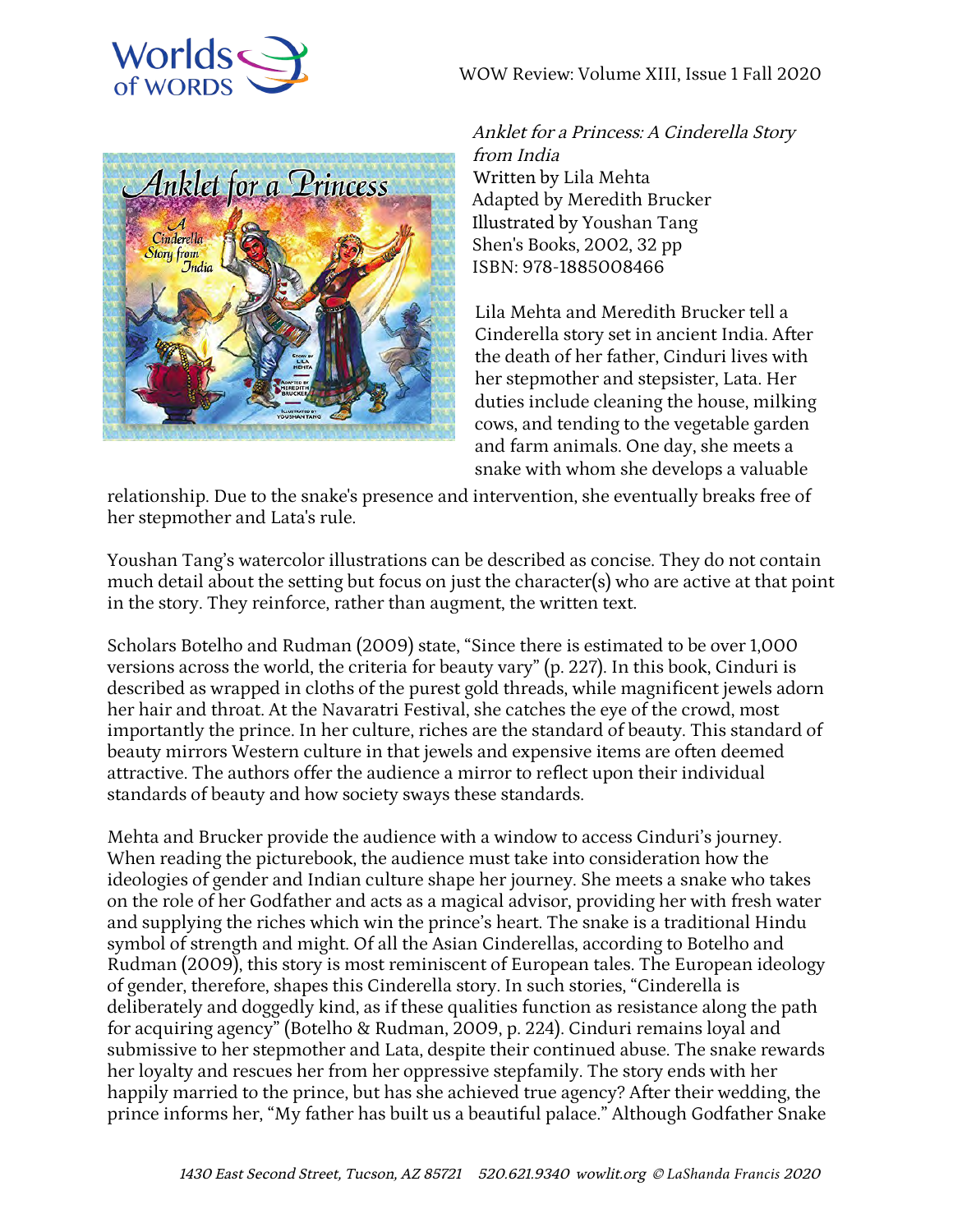

may live in their palace, Cinduri does not seem to have a voice in choosing her home. Since men hold the power, she is seemingly beholden to the agency of her husband. After accessing Cinduri's world through windows, the audience can engage with questions about gendered expectations, class, and beauty.

To compare gender roles and beauty standards, upper-elementary teachers can pair An Anklet for a Princess with Robert San Souci's (1998) Cendrillon: A Caribbean Cinderella and Tomie de Paola's (2004) Adelita: A Mexican Cinderella Story. Students can use these comparisons to create a multimedia collage of representations of gender across such media as magazine clippings, social media ads, and TV commercials (Botelho & Rudman, 2009, p. 236). The unit can culminate with students re-imagining one of these Cinderella stories through modern-day norms and ideologies.

Lila Mehta was born in India and settled in Canada with her family. Before becoming an author educator, she worked as a nurse and midwife. Meredith Brucker lives in Southern California. In addition to writing books for children and adults, she has written for TV networks, newspapers, and magazines. Youshan Tang was raised China and settled in San Francisco. He holds degrees in art and literature. He has illustrated many children's books pertaining to Asian culture.

Reference:

Botelho, M.J. & Rudman, M.K. (2009). Critical multicultural analysis of children's literature: Mirrors, windows, and doors. New York, NY: Routledge.

LaShanda Francis, University of Houston-Victoria



WOW Review, Volume XIII, Issue 1 by Worlds of Words is licensed under a Creative Commons Attribution-NonCommercial-ShareAlike 4.0 International License. Based on work by LaShanda Francis at https://wowlit.org/on-line-publications/review/ volume-xiii-issue-1/3.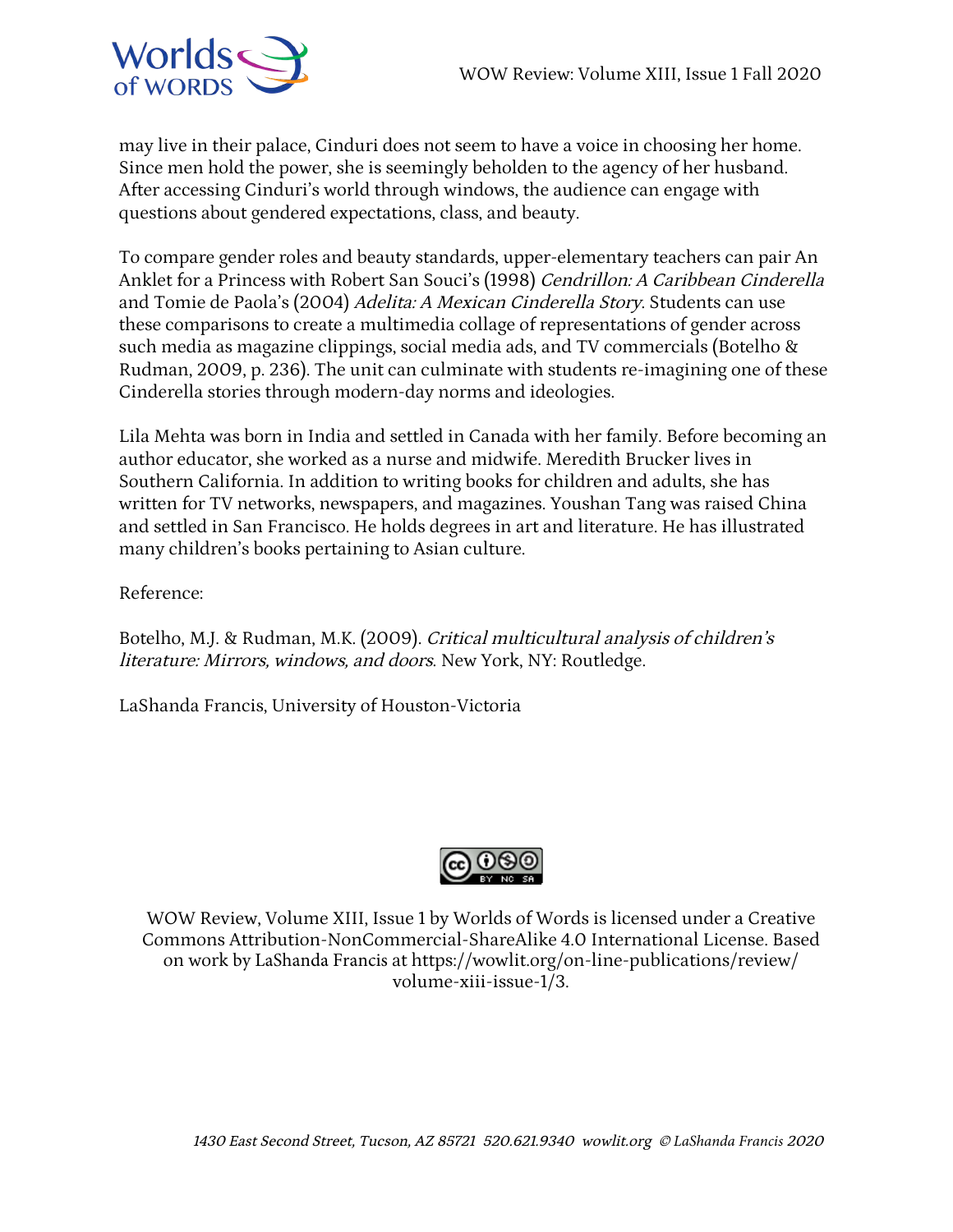



Brother's Keeper Written by Julie Lee Holiday House, 2020, 314 pp ISBN: 978-0-8234-4494-6

Imagine North Korea in 1950. Perhaps we cannot because we do not know much about the country currently, and little about what it was like in the past. In 1950, North and South Korea entered into war when North Korea invaded South Korea. This is history, but what was life like for those within the countries? Brother's Keeper gives readers some insight into life in North Korea prior to the war. Twelve-yearold Sora Pak and her family are living with more and more limits. They need permission to travel, they must

go to "community meetings," and are forced to repeat slogans of support for an everincreasing oppressive government. There seems to be no escape, yet some of their village members try. If caught, they are either taken to prison or killed, yet others still attempt to escape. Sora's family is divided on whether to attempt escape or remain under an oppressive rule. When war breaks out, they are given a chance to escape and join a river of refugees attempting to flee to South Korea and what they hope is safety, freedom, and better living conditions. Along the way, however, the refugees are attacked and in the melee that follows, Sora and her brother Youngsoo are separated from the rest of the family. Are they the only survivors? Did their family turn back? Sora is left to decide what to do to ensure her brother's safety. The journey they make together will have readers on the edge of their seats, and hoping along with Sora that the decisions they make will bring them home.

Both heartful and heartbreaking, Brother's Keeper is a one of those rare books that is a one-sit read. And if readers have to put the book down, they will think about it not only between reading sessions, but once they are finished, it will stay with them for a long, long time. Well-written with well-developed characterization, this survival story is both historical and timely. Readers will feel every step, every precarious situation, and every nuance of Sora's existence as a girl in a Korean family in 1950. What a lovely and harrowing novel that reveals a time and place seldom known by middle school students.

One book that especially complements Brother's Keeper is My Freedom Trip (Frances Park, Ginger Park, & Debra Reid Jenkins, 2010), a picturebook about a child's flight from North Korea just before the outbreak of the Korean War. Other historical Korean survival experiences include When My Name Was Keoko (Linda Sue Park, 2012), Across the Tumen: A North Korean Kkotjebi Boy's Quest (Moon Young Sook, 2013), and Prairie Lotus (Linda Sue Park, 2020). While different time periods, these books flesh out historical aspects of how people from the Korean peninsula survived and were treated either by the Japanese prior to WWII, as refugees attempting to get to China, or as immigrants to the US during the late 1800's.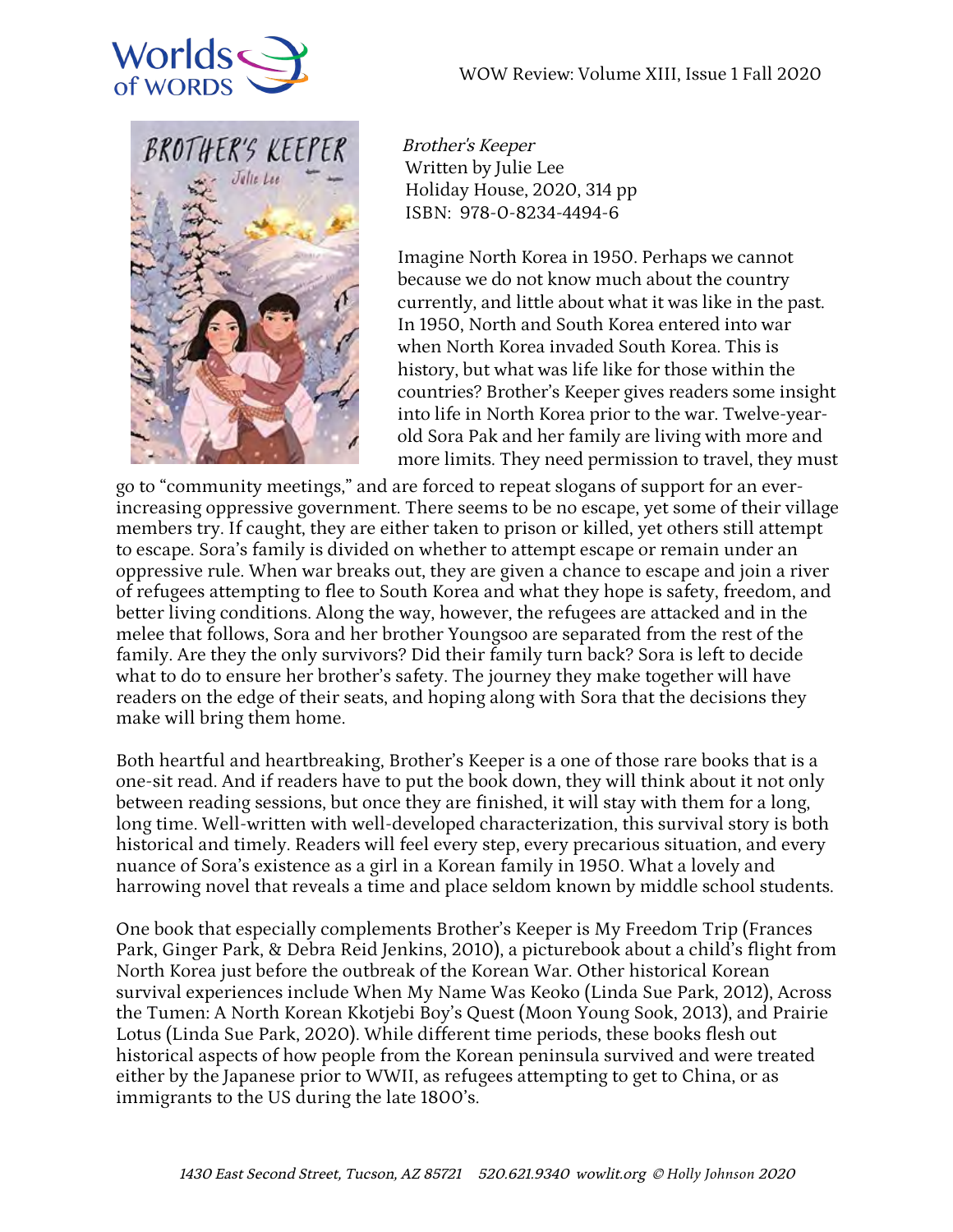

Another book set in 12th century Korea is A Single Shard (Linda Sue Park, 2011), a novel for middle school students that won the Newbery Award. Two additional picturebooks are The Name Jar (Yangsook Choi, 2003), about a young Korean girl who wrestles with the possibility that no one at her new school will be able to pronounce her name, and My Name is Yoon (Helen Recorvits & Gabi Swiatkowska, 2014), which also addresses a Korean child's name, bringing to bear the reality that the concept of survival may include all types of experiences.

Julie Lee is Korean American and lives in Georgia with her family. In the notes at the back of her novel, Lee notes that *Brother's Keeper* is ultimately a family story that resonates with universal themes about families anywhere. Yet, it is also a story about her mother, who fled from North Korea when she was 15 years old. Lee used research to complete her work, including interviews with those who also fled North Korea during the Korean War and became refugees in different parts of the world. Lee was a history major at Cornell, and then worked in marketing research prior to writing Brother's Keeper. She is currently earning an MFA in Writing for Children and Young Adults at the Vermont College of Fine Arts, and is working on her next novel. More information can be found at her website: www.julieleeauthor.com .

Holly Johnson, University of Cincinnati



WOW Review, Volume XIII, Issue 1 by Worlds of Words is licensed under a Creative Com-mons Attribution-NonCommercial-ShareAlike 4.0 International License. Based on work by Holly Johnson at https://wowlit.org/on-line-publications/review/volume-xiiiissue-1/4/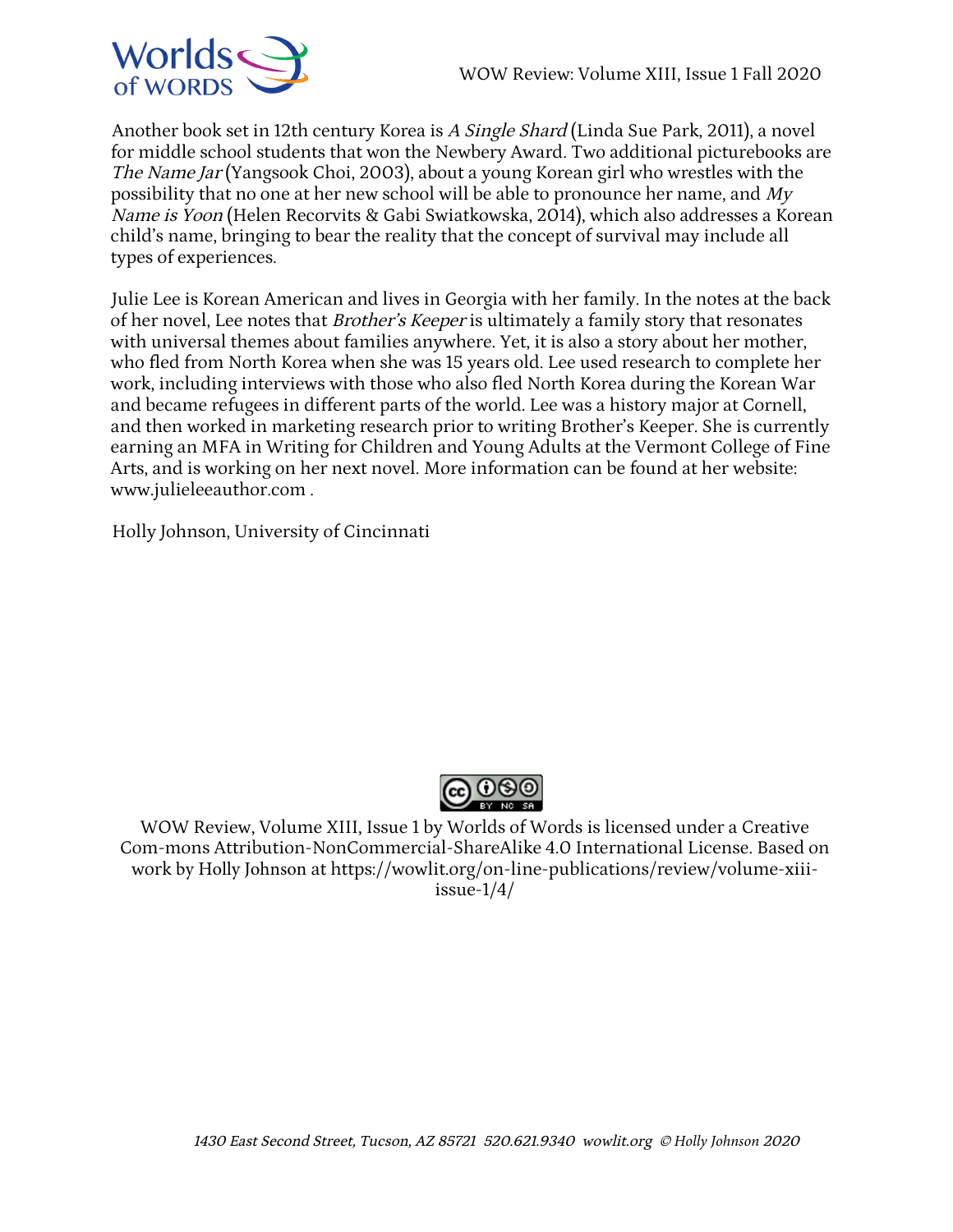

e El Deafol It's everything you coul<br>bok: funny and touching and oh so<br>-R. J. Palacio, author of Wonder

WOW Review: Volume XIII, Issue 1 Fall 2020

# El Deafo

Written and Illustrated by Cece Bell Harry N. Abrams, 2014, 233 pp. ISBN: 978-1419712173

Cece is four years old when a bout of meningitis leaves her severely deaf. In this captivating graphic memoir and Newbery Honor Book, we follow author Cece Bell through her early childhood and elementary school years. We see her trying to make sense of confusing doctor's visits, acclimating to hearing aids, experiencing the wonder of finding other children like her during her year at a school for the Deaf, and navigating the trials of integrating into a hearing school. Although Cece is faced with many challenges, the author keeps the tone light by sharing many funny moments, such as her misunderstanding of her friend's offer of cherry pop, juice or a Coke to be "Jerry's mop, shoes or a goat" (p. 25).

Cece's big discovery comes when she is fit with a Phonic Ear, a powerful hearing aid that has a receiver box on a strap around her neck, wired earpieces, and a microphone worn by her teacher. To Cece's delight, she finds that she can hear her teacher when she leaves the classroom, talking in the teacher's lounge and even using the bathroom! Suddenly, Cece has an ability the other children don't have, and with this, her imagined super-hero self, El Deafo, is born. El Deafo uses these new-found powers to her advantage and prevents her class from being surprised by their teacher's return when she has left the classroom, impressing her classmates. Deaf, hard of hearing, and hearing readers alike will find themselves able to relate to Cece's desire to fit in and her search for a true friend. The experience of wanting to be accepted by our peers makes this story widely relatable.

The graphic novel format is well-suited to provide an inside look at Cece's experience. To reflect moments when she struggles to hear, some speech bubbles are empty, filled with nonsense words or filled with faded partial sentences. In one instance, a failing hearing aid battery is cleverly illustrated using words fading to nothing. The illustrations are colorful and inviting and the facial expressions give depth to the story. The author has explained in interviews that she chose to depict all the characters as rabbits because their large ears emphasize the role of hearing in the story, and allow the cords of the Phonic Ear to stand out, making them look as conspicuous as she felt they were when growing up.

Cece Bell's story is just one of many experiences of people who are deaf or hard of hearing, as described in the author's note. As a child, Cece rejected attempts by her mother to introduce her to American Sign Language, and she now relies solely on lip reading and hearing aids. For many, hearing aids are not an option, as there is not enough or no sound transmission ability. Even if amplifying sound is an option, some members of the Deaf community do not choose to do so. In this way, the story cannot be generalized as representing the experience of all deaf individuals; however, the author explains that the challenge to communicate is shared. As a result, Bell's story has been embraced by many deaf and hard of hearing children (Bayliss, 2017).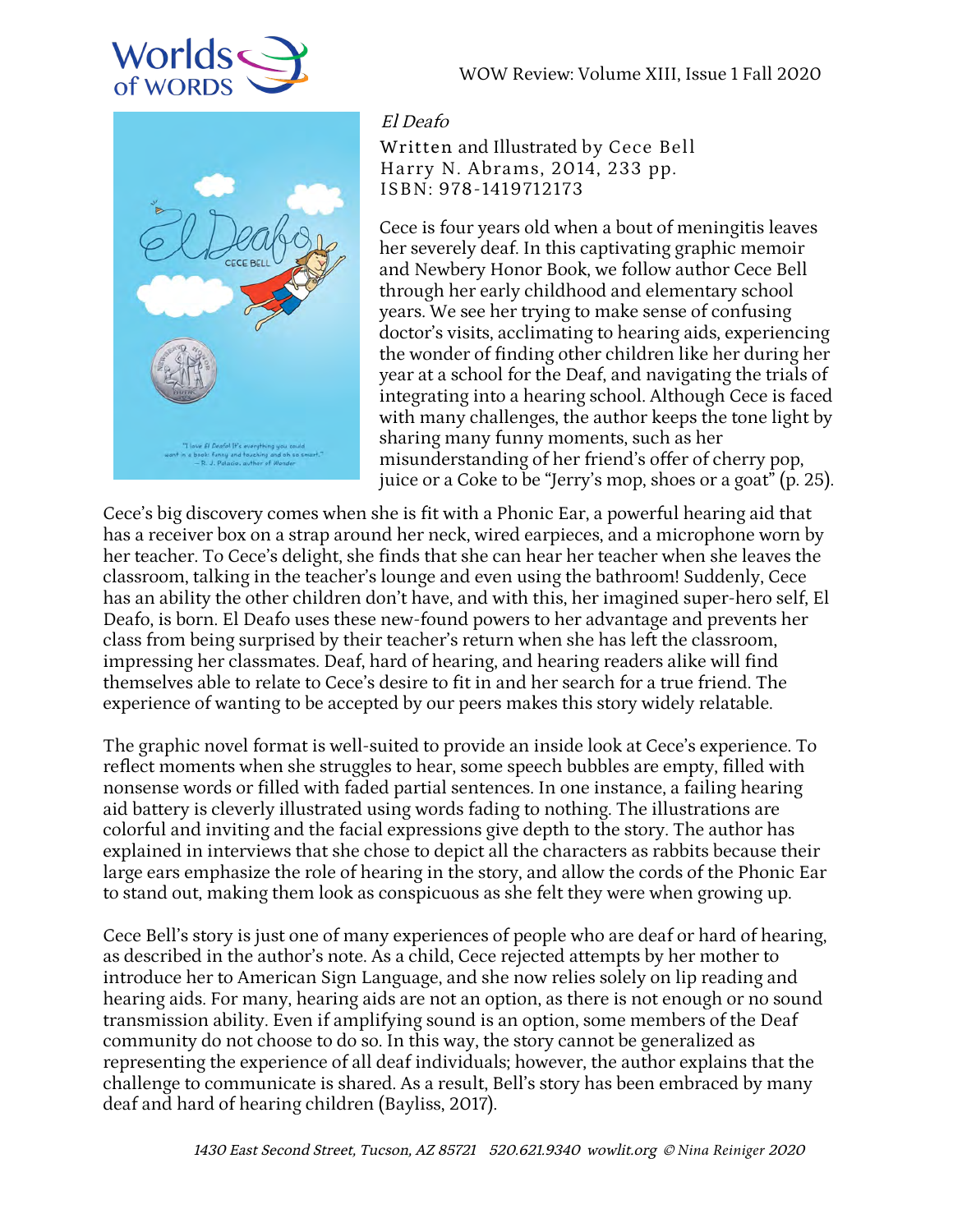

This text is recommended for ages 8-12, but can be enjoyable and instructive to older readers as well. Educators might pair this book with the video, A View from the Window, depicting the school day of third graders at California School for the Deaf. Cece Bell has created a series of in-depth YouTube videos about El Deafo in which she describes the experiences on which the story is based, as well as how she chose to tell the story. Another autobiographical graphic novel depicting the experience of living with a disability is Guts by Raina Telgemeier (2019) illustrating her struggle with anxiety and panic attacks. For slightly older students, El Deafo would pair well with Canadian author Jean Little's (1987) autobiographical novel *Little by Little: A Writer's Education* about growing up legally blind and finding herself through writing. Another option for older students is Ruth Behar's (2017) novel Lucky Broken Girl based on her own childhood experience as a Cuban-Jewish immigrant to the United States who was confined in a body cast for months after a car accident. Each of these pairings can offer a new perspective to students, offering windows into another experience, or, in some cases, mirroring their own.

Reference:

Bayliss, S. (2017). El Deafo to the rescue!: The graphic memoir empowers kids and enlightens educators. *School Library Journal*, 63(3), 12-13.

Nina Reiniger, University of Illinois, Urbana-Champaign



WOW Review, Volume XIII, Issue 1 by Worlds of Words is licensed under a Creative Com-mons Attribution-NonCommercial-ShareAlike 4.0 International License. Based on work by Nina Reiniger at https://wowlit.org/on-line-publications/review/volume-xiiiissue-1/5/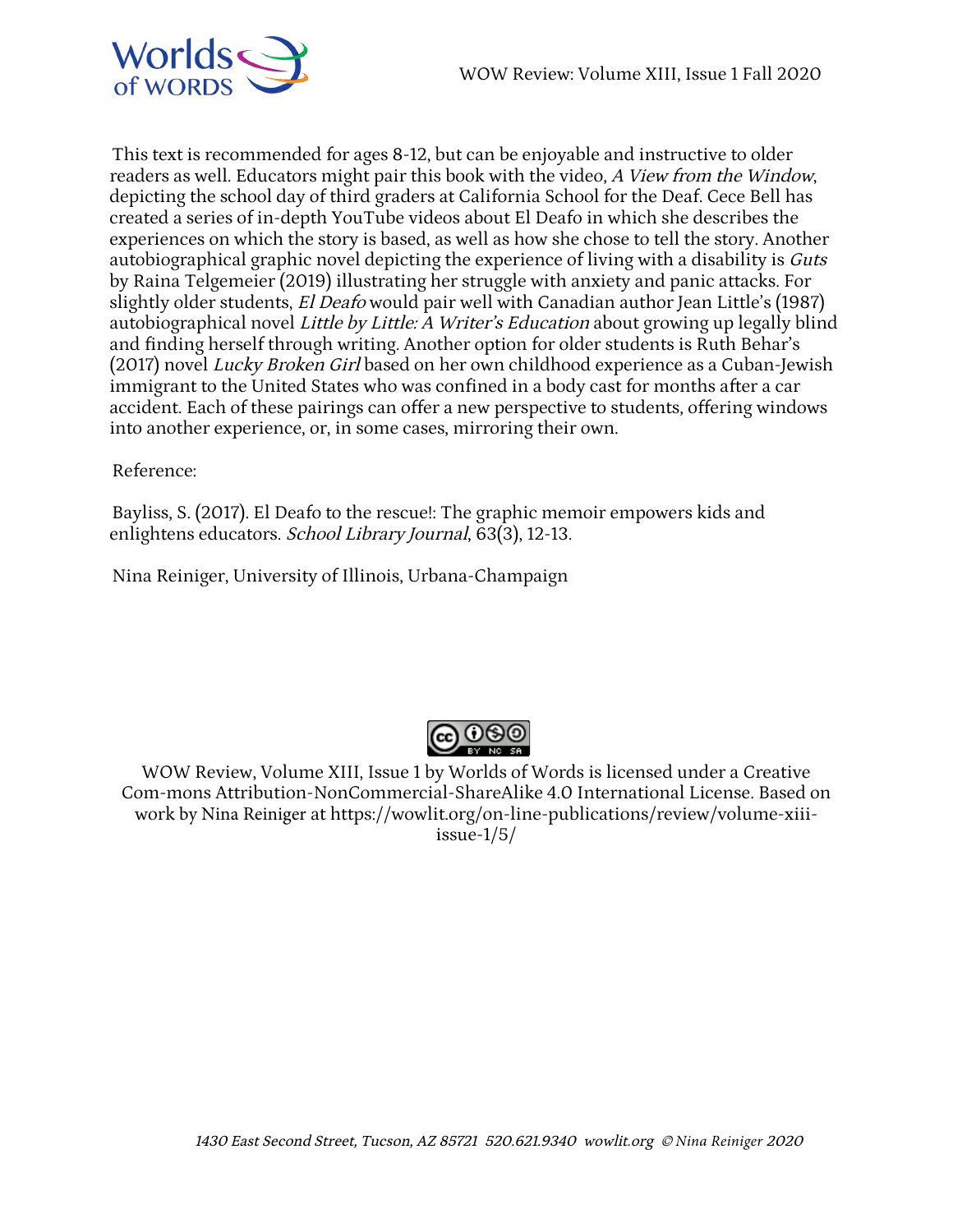





Flowers in the Sky Written by Lynn Joseph Illustrated by Jerry Pinkney Harper Teen Publishing, 2013, 240 pp. ISBN: 978-0060297947

"In this new world, people were not at all what they appeared to be" (Joseph, 2013, p. 108).

Nina Perez is a teenager from the Dominican Republic who enjoys the simple, tourist village life and keeping up with her flower garden. Her village life and garden bring her immeasurable joy since her older brother Darrio's departure to New York when Nina was six years old to provide for the family after their father passed away. Nina's mother wants more for her than the small Dominican village can offer and sends her to New York to live with her brother. Upon her arrival, Nina finds that the life portrayed by her mother and

stories shared by those who returned aren't the reality she experiences. The transition causes internal stress and strains the relationship with her brother. As a means for survival, her brother is involved in a lifestyle that neither he nor Nina ever anticipated. This is a beautiful story of the fight to create, hold onto, and regain identity in a new place.

With masterful descriptions of events and settings and powerful use of first-person narrative, readers experience and feel the characters' struggles of adapting to a new place. Joseph integrates Spanish words in ways that authentically enhance the story. Nina and other characters grapple with topics and ideas that are appropriate for young adult readers.

In Flowers from the Sky, Joseph directly references Tennessee William's (1944) The Glass Menagerie as a book Nina reads when she enters school in New York. By pairing these two books, readers can explore themes and symbolism through the intertextual connections that Joseph uses in her novel. Other possible book pairs include Here I Am by Patricia Hee Kim and Sonia Sánchez (2015) or Tea with Milk by Allen Say (2009). The former is a wordless picture book of a Korean child coming to a large American city. The latter is an account of a young girl's return to a country of origin and culture that is unfamiliar. These two books paired with Flowers in the Sky explore an immigrant journey, including the stories characters tell, the struggles they experience, the things they miss, and the things they hold on to.

Lynn Joseph hails from the island nation of Trinidad where she spent her childhood before moving to Baltimore to attend school. She has written short stories and poetry about her home nation but developed a love for the Dominican Republic through her husband who is a native of the country. As she did in her previous Dominican novel, The Color of My Words (2006), Joseph spent time with families from the village of Samana where Flowers in the Sky begins and explored the New York borough of Washington Heights to weave a realistic fiction story of an immigrant experience.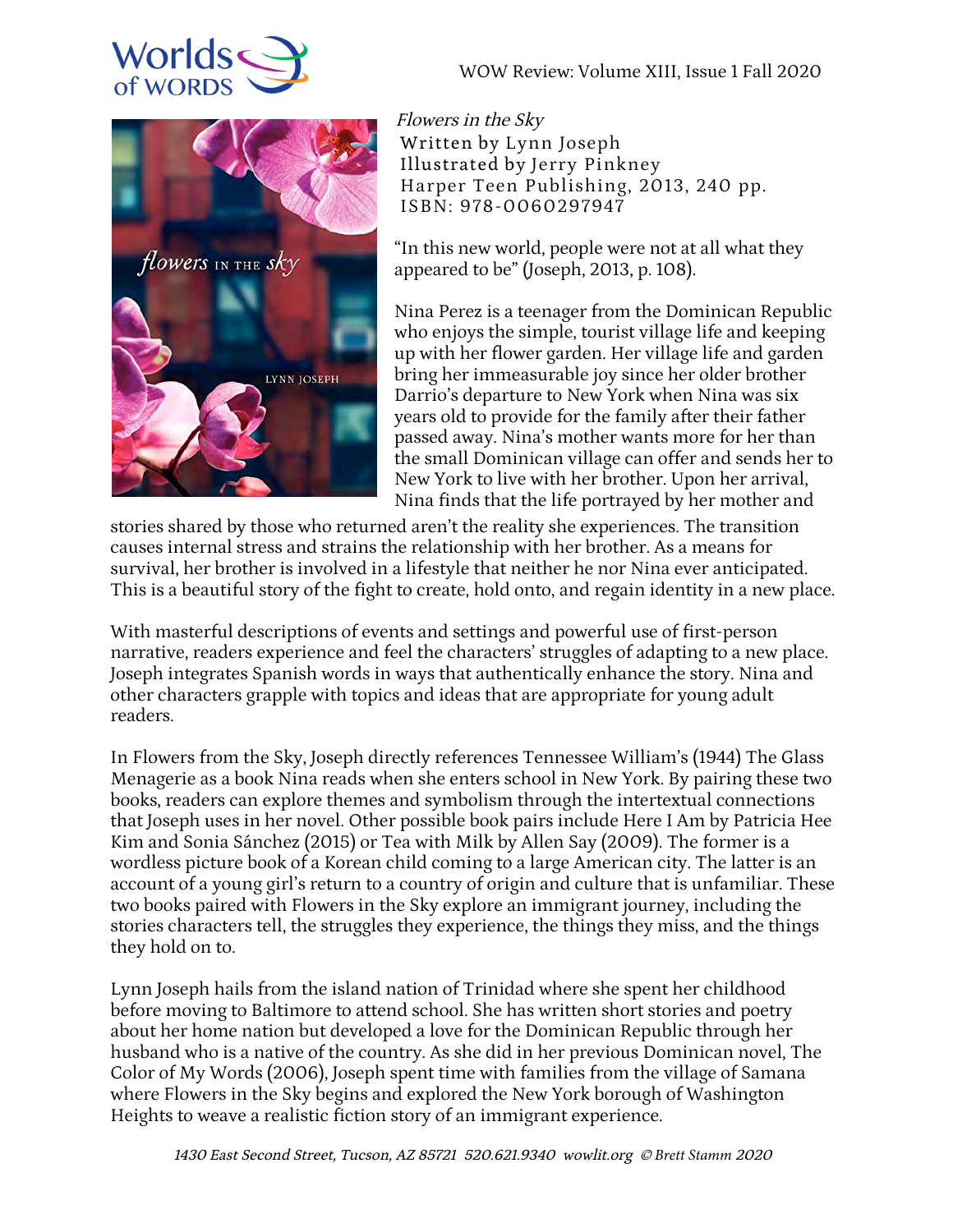

Brett Stamm, University of North Texas



WOW Review, Volume XIII, Issue 1 by Worlds of Words is licensed under a Creative Com-mons Attribution-NonCommercial-ShareAlike 4.0 International License. Based on work by Brett Stamm at https://wowlit.org/on-line-publications/review/volume-xiiiissue-1/6/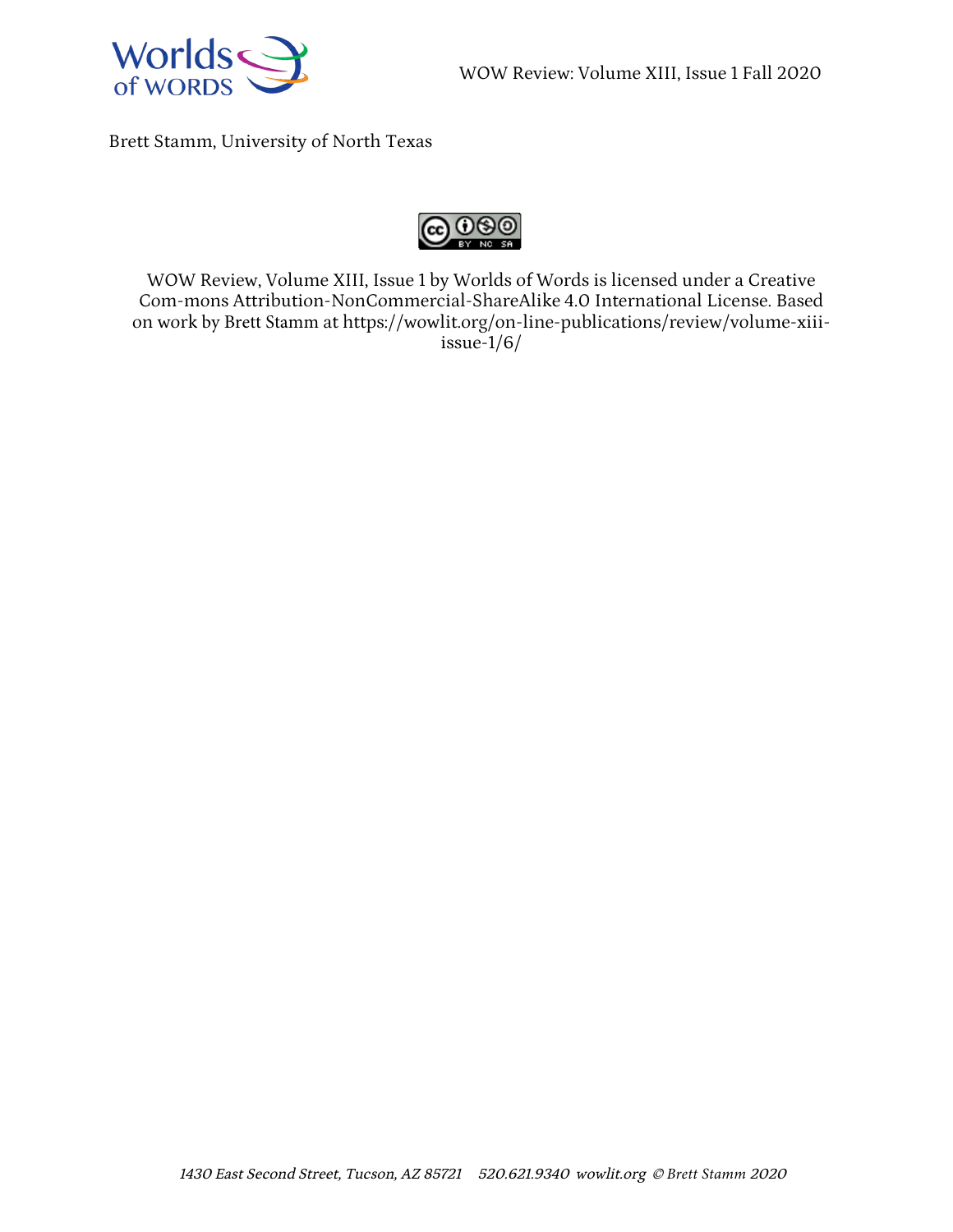



In Search of Safety: Voices of Refugees Written and Photographed by Susan Kuklin Candlewick, 2020, 246 pp. ISBN: 978-0763679606

Author and photographer Susan Kuklin creates a space for five refugees to share their stories. Fraidoon from Afghanistan and member of the Tajik ethnic group worked with the U.S. military before applying for refugee status for his family and himself due to Taliban threats on his life. Nathan from Myanmar was persecuted as a member of the Karen religious group; he lived in a refugee camp in Thailand before seeking refuge in the U.S. When civil war broke out in South Sudan, Nyaront's family fled to Ethiopia where they were moved from refugee camp to refugee camp before finding refuge in the U.S. Shireen from Northern Iraq and a Yazidi who fled ISIS is the only participant in this book who resettled

in the U.S. without her family. Dieudonné from Burundi and of mixed Hutu and Tutsi origin escaped genocide for his ethnicity before applying for refugee status in the U.S.

According to the United Nations Human Rights Council, every minute 20 people leave everything to escape war, persecution or terror. Under U.S. law, refugees are people who are unable or unwilling to return to their home country because of a "well-founded fear of persecution" due to race, membership in a particular social group, political opinion, religion, or national origin. The refugees in this book applied for refugee status before leaving their home countries or from refugee camps in other countries. The U.S. laws governing refugees differ from those for asylum seekers, who come to U.S. borders without approved refugee applications.

Kuklin refers to the refugees who contributed to this book as "participants." The relationships she develops with those who contribute their stories for her books are respectful and long-lasting. Interviewees approve of the first-person vignettes she crafts from the testimonials they give about their lived experiences. She honors and respects the language each refugee used in telling their story. These #ownvoices help young adult readers begin to comprehend the magnitude of the pain, suffering, determination, and courage of people who are uprooted by war, persecution, natural disasters, and other intolerable situations.

All five refugee participants in this book were ultimately resettled in Nebraska with the support of Lutheran Family Services, one of nine non-governmental agencies authorized for resettlement work by the U.S. government. Kuklin introduces each refugee's story with a landscape or cityscape photograph taken in Nebraska and a map from the person's homeland or refugee camp location. Color photographs of the participants add depth and richness to their lived experiences.

In addition to a rigorous interview process, Kuklin conducts extensive research. She documents her process in the back matter for the book. A section called "The Refugee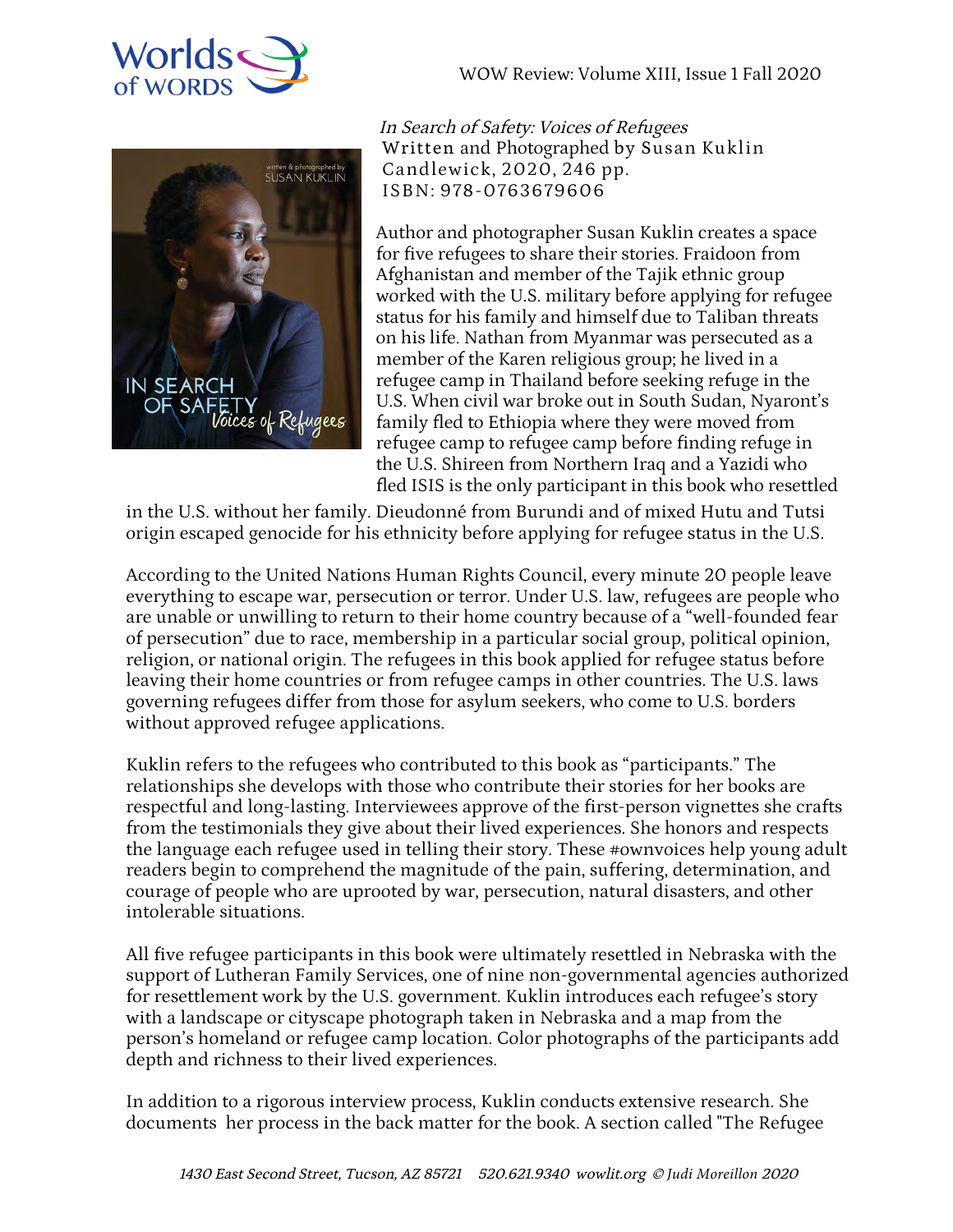

Process" will help readers understand the arduous resettlement process and the path to U.S. citizenship taken by refugees. Additional resources are an Author's Note, Acknowledgments, About Lutheran Family Services of Nebraska, About the Yazda Cultural Center, Chapter Notes, Time Lines (for the ethnic groups represented in the book), and Resources for Further Reading.

An author study could include other young adult books written and photographed by Susan Kuklin, which were created through a similar process: Beyond Magenta: Transgender Teens Speak Out (2015) and We Are Here to Stay: Voices of Undocumented Young Adults (2019). For a younger readership, she similarly created *Families* (2006) and How My Family Lives in America (1998). There is an Author's Corner interview (https:// wowlit.org/blog/2019/01/01/authors-corner-susan-kuklin/) with Susan Kuklin on the WOW website that can support students' study.

In Search of Safety can be paired with We Are Displaced: My Journey and Stories from Refugee Girls Around the World by Malala Yousafzai (2019), which includes Malala's autobiographical account as well as those of nine other girls. Kuklin's book can also be paired with fictional accounts of refugee experiences. *Refugee* by Alan Gratz (2017) provides an especially strong pairing because it includes the stories of three child refugees escaping from different situations over a longer historical time period. Other middle grade and YA novels about refugees such as *The Red Pencil* by Andrea Davis Pinkney (2014) and A Land of Permanent Goodbyes by Atia Abawi (2018) could also be paired with In Search of Safety.

Susan Kuklin grew up hearing her grandparents' stories of how they fled Russia and Ukraine during the Holocaust. She notes that this book is her way of saying thank you to her ancestors (p. 218). The United Nations observes World Refugee Day (https:// www.un.org/en/observances/refugee-day) every June in order to bring attention to the plight of refugees from around the globe. The 2020 theme was "Every Action Counts," which was intended "to remind the world that everyone, including refugees, can contribute to society and Every Action Counts in the effort to create a more just, inclusive, and equal world."

Judi Moreillon, Tucson, Arizona



WOW Review, Volume XIII, Issue 1 by Worlds of Words is licensed under a Creative Com-mons Attribution-NonCommercial-ShareAlike 4.0 International License. Based on work by Judi Moreillon at https://wowlit.org/on-line-publications/review/volume-xiiiissue-1/7/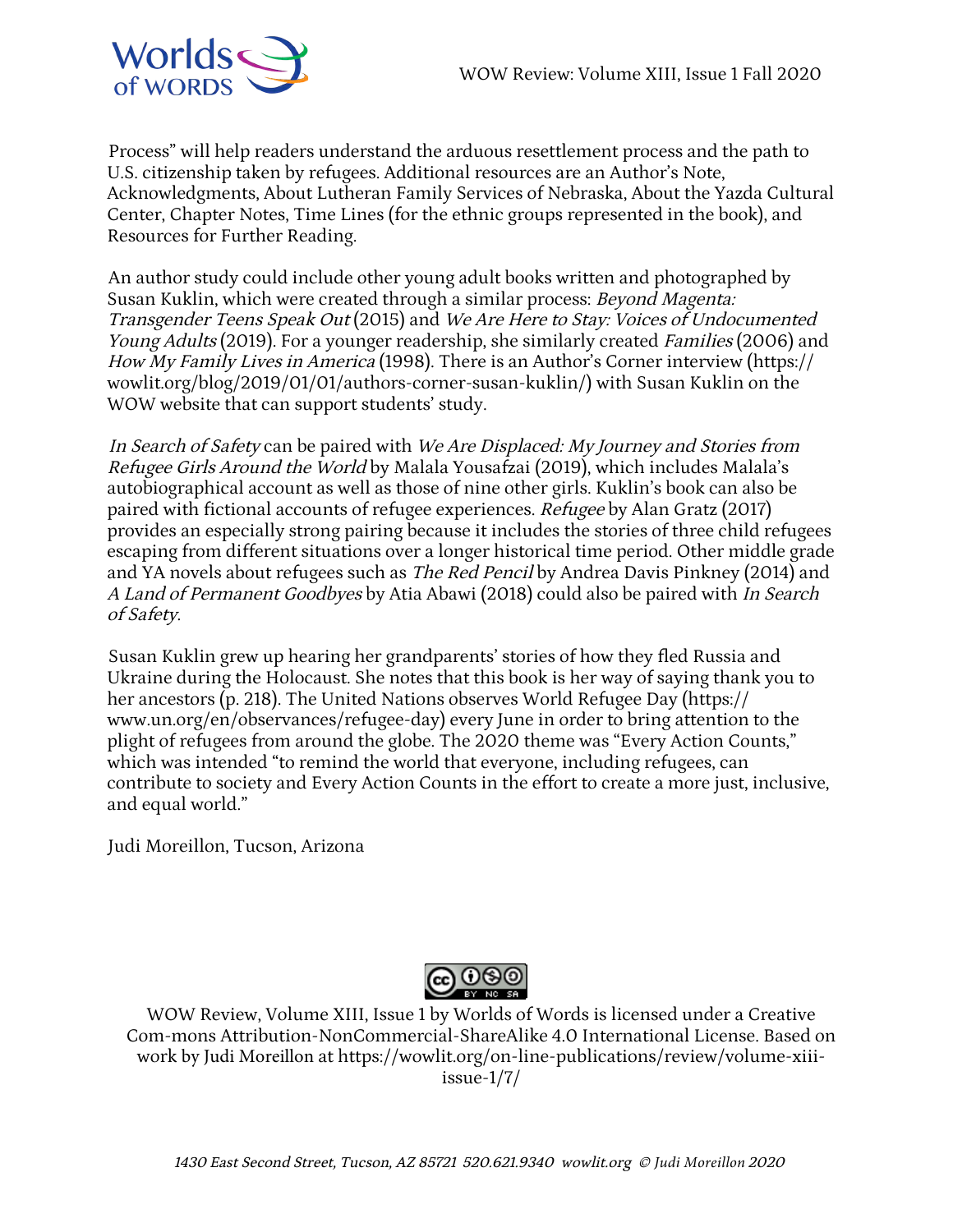



WOW Review: Volume XIII, Issue 1 Fall 2020

A Suitcase of Seaweed & More Written by Janet Wong Pomelo Books, 2019, 91 pp. ISBN: 978-1-937057-33-6

COVID-19 created a crisis of threat for Asian people in global locations. The news media reported incidents of Asian people being attacked in big cities in Europe and North America and accused of causing the coronavirus. Each time the U.S. President called COVID-19 the "Chinese virus" at press conferences, the crisis became even bigger for Asian People. To many Asian diasporas, the word "Chinese" functions nearly synonymously with "Asian" in general. Asian is a convenient label for people with the look of Asians, but it doesn't say much about the person. A Suitcase of Seaweed and More is Janet Wong's story, told in autobiographical-poetry, demonstrating that the "Asian" label minimally explains who she is and where she is from. In this uncertain pandemic era,

A Suitcase of Seaweed & More is meaningful as it explores Wong's identity and her place of belonging, including her family history in the U.S.

A Suitcase of Seaweed & More was originally published in 1996 and republished in 2019 with additional textual features. The facing page for each poem has texts in various genres that reflect Janet Wong's voice and enhance the reading experience. In gray boxes Wong relates the background story of the poem, and at the bottom of the page asks a thinking/writing question that prompts readers to reflect on their own cultures and invites them to be writers or poets.

The book has three sections of poems reflecting Wong's three identities — Part 1: Korean Poems; Part 2: Chinese Poems; Part 3: American Poems. The first poem in each section introduces Wong's connection to that culture: My Mother is Korean, My Father is Chinese, and lastly, I am American. Though Wong is Asian, her American side is her dominant cultural identity.

Wong's poems tell the story of her mother and father becoming a family in a Koreatown community. The stories in her poems invite readers to look at past and contemporary Korean-immigrant cultures. Koreatown's growth in Los Angeles is a part of California history and Korean women's dynamic role in beauty salons is still mirrored in today's socializing culture of hair salons. Her Chinese side has more of her grandfather's (GongGong) story. GongGong brought his wife and his son after World War II to the U.S. In the 1950s, they opened up a restaurant, "Wong's Café." Wong's GongGong and his community tell a story of friendship, family business, and Chinese relatives' interactions with Wong's family whom they assume are rich Americans. Finally, in Part 3, Wong starts her American story with her birth in Los Angeles. Her bicultural identity, half Chinese and half Korean, brings her unpleasant memories. She notes, "Some non-Asian people look at Asians and lump us all together. Japanese, Chinese, Korean: They think we are the same. There are some similarities among these cultures, but there are also enormous differences — and a history of war between Japan, China, and Korea. Even today, a Japanese person is likely to encounter some bias in China, and a Korean person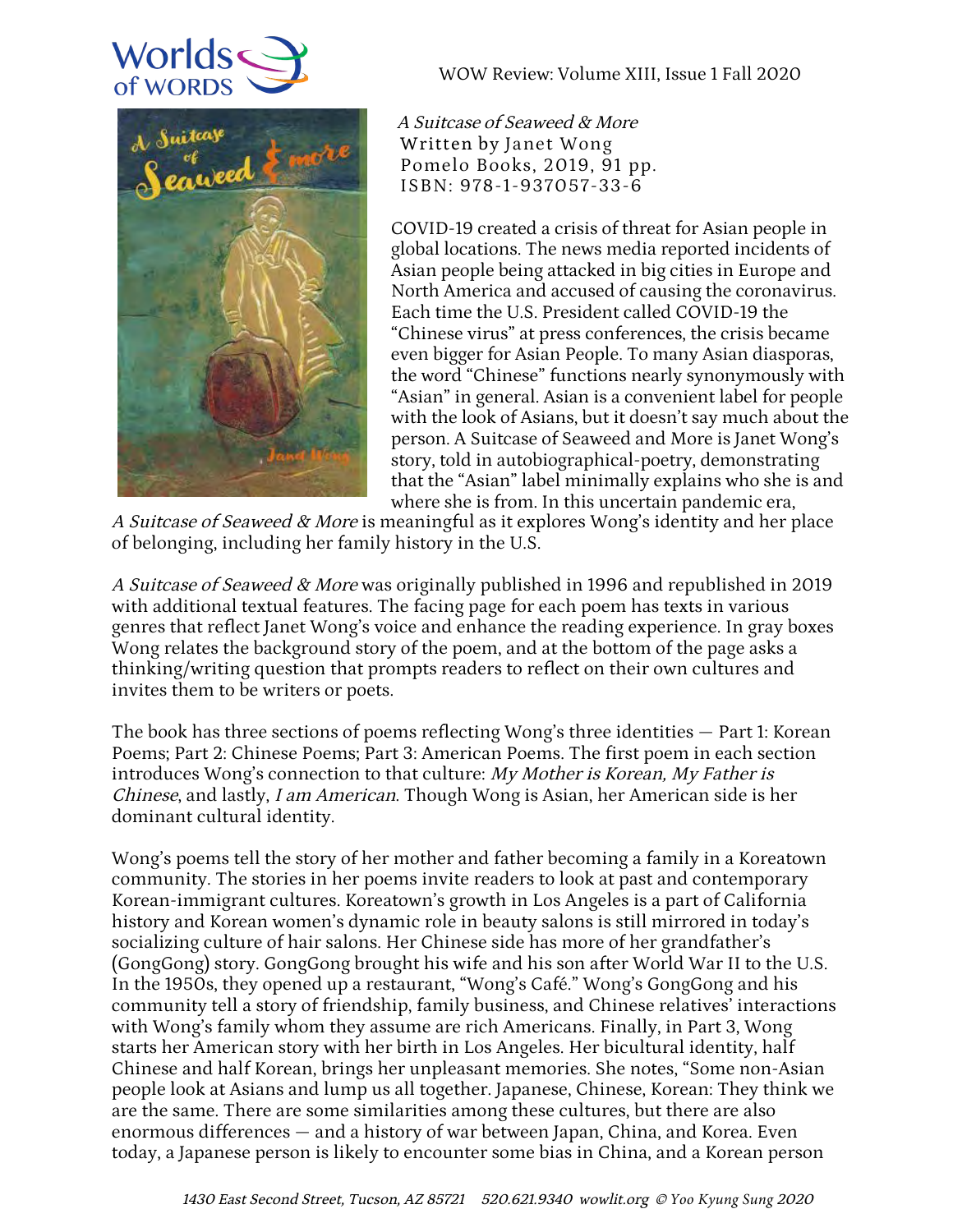

might feel discriminated against in Japan" (p.67).

A Suitcase of Seaweed & More contains stories that reflect many of us. We are part of a family, community, and country. American youth with immigrant (grand)parent stories can read similar stories in books like I'm OK by Patti Kim (2018), Clara Lee and Apple Pie Dream by Jenny Han (2011), and young adult books like *This is My Brain In Love* by I.W. Gregorio (2020) and Frankly In Love by David Yoon (2019). Children and adolescent readers will appreciate these books that allow them to reflect on their intersectional cultural identities and rich heritage cultures through intergenerational relationships and family dynamics. Most of all these books challenge readers to think about what it means to be American.

Wong is a significant author of children's books and poetry who has been advocating for classroom use of poems for young readers and teachers over the years. Her recent poetry anthology books include Great Morning! Poems for School Leaders to Read Aloud (2018), Here We Go (2017), Pet Crazy (2017), You Just Wait (2016), and The Poetry Friday Anthology series (authored with Sylvia Vardell). These are widely read in classrooms and help young readers to embrace their cultural and linguistic identities through poetry. A Suitcase of Seaweed & More was selected as one of the NCTE Outstanding Children's Poetry books in 2019.

Yoo Kyung Sung, University of New Mexico.

Editor's note: Janet Wong commented on a poem that did not make it into the original text or the reprint, but that communicates the intricacies of straddling different cultures. See the blogpost (http://poetryforchildren.blogspot.com/2019/07/extra-extra-janet-wongand-suitcase-of.html).



WOW Review, Volume XIII, Issue 1 by Worlds of Words is licensed under a Creative Com-mons Attribution-NonCommercial-ShareAlike 4.0 International License. Based on work by Yoo Kyung Sung at https://wowlit.org/on-line-publications/review/volume-xiiiissue-1/8/.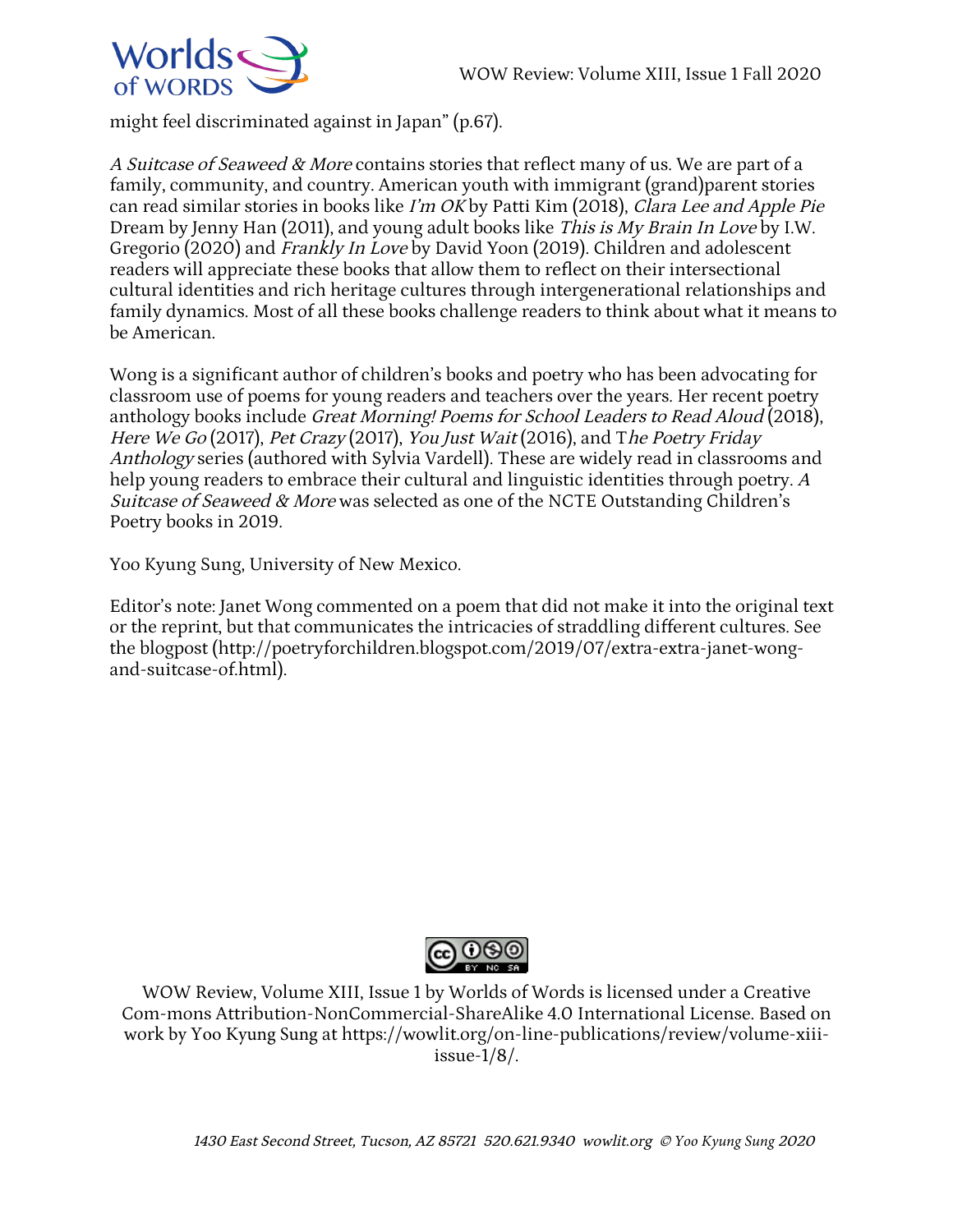



WOW Review: Volume XIII, Issue 1 Fall 2020

When Stars are Scattered Written by Victoria Jamieson and Omar Mohamed Illustrated by Victoria Jamieson with color by Iman Geedy Dial, 2020, 257 pp. ISBN: 978-0-525-55391-5

This compelling graphic memoir was created collaboratively to tell the story of Omar, a Somali boy growing up in a refugee camp in Kenya as he tries to make a future for himself and his brother. When soldiers attack his village in Somalia, he and his brother are separated from their mother and eventually make their way to Dadaab, a crowded camp in Kenya. Omar and Hassan, who has a seizure disorder and is mostly nonverbal, live with Fatuma, a kindly elderly woman assigned to take care of them. The book covers six of Omar's 15 years in the camp,

capturing significant moments in Omar's life as he struggles with trauma, uncertainty, and boredom while also experiencing the love and support of his community. Omar is faced with decisions about attending school and the reality that only a few opportunities exist to leave the camp and be resettled in a new land. Although the last page portrays Omar and his brother on a plane to the U.S, other characters depict the range of realities for refugees who are trapped in the camp, including teen girls who are married to older men, children who bring hope and possibility to their lives, and others who give up in depression and anger.

This absorbing story is told with honesty, revealing the tremendous difficulties and desperate situations that Omar and other refugees experience along with the loving moments that allow them to remain compassionate and carve out meaningful lives. The graphic format uses fullcolor panels created by Jamieson with colors by Iman Geedy to capture the camp setting and the deep purple skies of stars. The illustrations portray the complex and confused emotions of the characters, who come alive and stay with readers long after the book is put down. The back matter includes photographs of the brothers and an authors' note about how Omar and Victoria collaborated and details about Omar's life since leaving the camp. They also indicate which parts of the book are fiction, for example, the secondary characters are composites of people in the camp.

This engaging heartwarming memoir is filled with empathy and compassion that challenges our perspectives about life in an unfair world. Omar leaves readers with the admonition to never give up hope no matter how desperate the situations in which we find ourselves. The sensitive story exemplifies the resiliency of the human spirit and our need for relationships and purpose. Education is depicted as a highly sought-after opportunity, not available to all, that makes a tremendous difference in people's lives. The book has received multiple starred reviews and was named a National Book Award Finalist for 2021.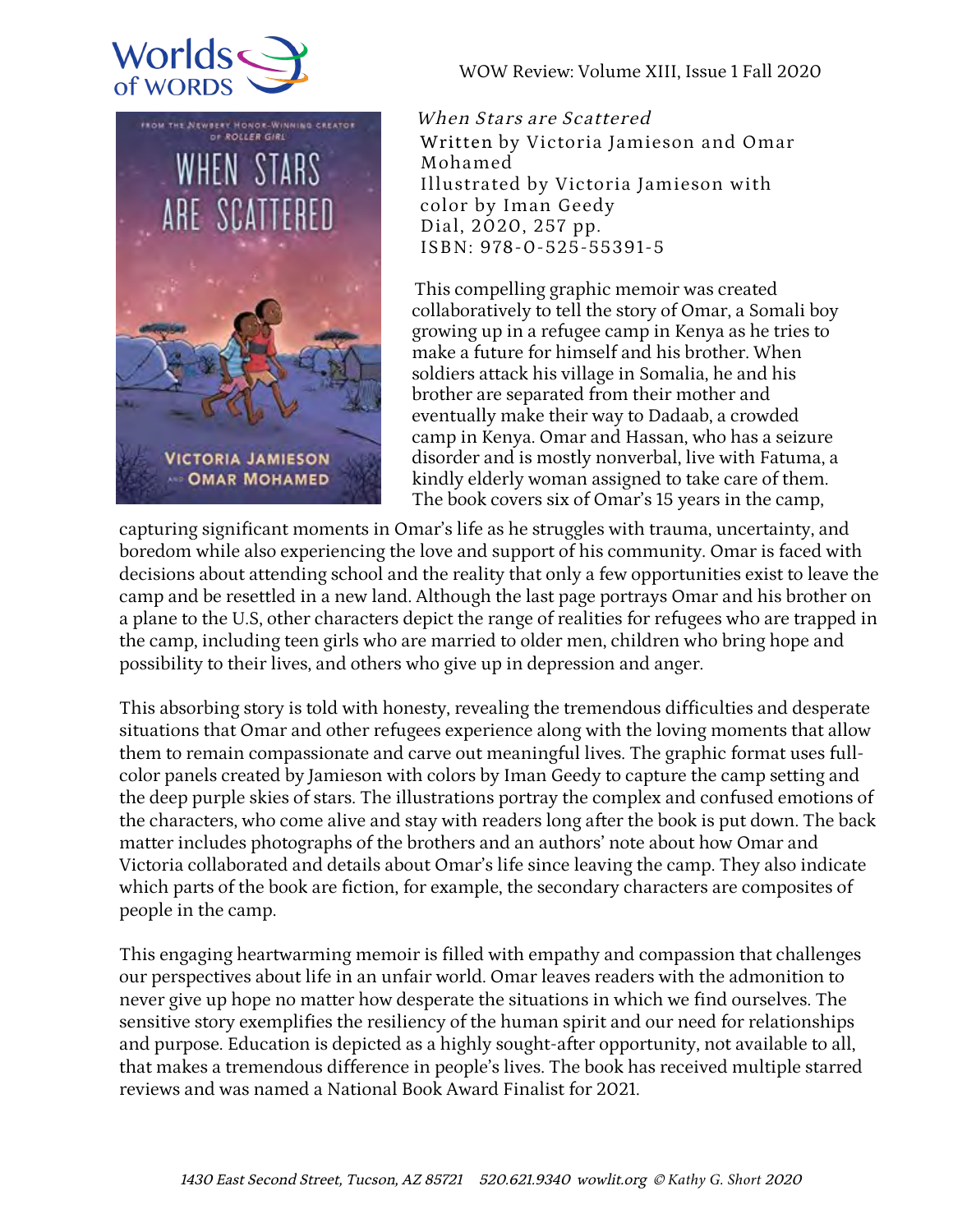

Victoria Jamieson lists the following resources on her website for readers who want to explore the background of this book in greater depth:

- Dreams From Dadaab : A clip from the Dadaab Animation project. A short film featuring young students from Dadaab and their animation work. (3 1/2 minutes; https:// www.youtube.com/watch?v=x6xq2htNSvs&feature=youtu.be)
- Educational Challenges: A glimpse into a primary school in Dadaab, and the challenges facing young people who want an education. (2 minutes; https://www.youtube.com/ watch?v=CN4XSzuusVs)
- Dagahaley Tour: A tour through some of the streets, homes, and markets in Dadaab. (3 1/2 minutes; https://www.youtube.com/watch?v=tM1fj2j\_8nA&feature=youtu.be)
- Ifo Market: A tour through the market in Ifo camp (where the story takes place) (3 minutes; https://www.youtube.com/watch?v=yFHjS6vuFI0&feature=youtu.be)
- Dadaab Stories: A collection of films made by residents of Dadaab. http:// www.dadaabstories.org/#categories)
- A Conversation with Omar Mohamed and Victoria Jamieson: A presentation filmed for the virtual book launch. (8 minutes; https://www.crowdcast.io/e/victoria-jamiesonomar-mohamed-when-stars-are-scattered/register)

This book is unusual in that the entire book is set within a refugee camp, with several flashbacks to the events in Somalia and ending with Omar on a plane to the U.S. The book could be paired with other novels in refugee camps, such as *The Bone Sparrow* (Zana Fraillon, 2016) about a Rohingya refugee boy from Myanmar who has spent his entire life in a refugee camp in Australia and *The Milk of Birds* (Sylvia Whitman, 2013) about two teens who are pen pals, one in a Sudanese refugee camp and the other in Richard, Virginia. Another interesting pairing is books about internment camps in the U.S. such as Weedflower (Cynthia Kadohata, 2006) set in a Japanese-American internment camp during WWII and Internment (Samira Ahmed, 2019), a dystopian novel in which Muslim Americans are forced into internment camps.

The novel could also be read alongside a picturebook text set on refugee camps, including My Beautiful Birds (Suzanne Del Rizzo, 2017) about a Syrian boy who misses his birds, The Roses in My Carpet (Rukhsana Khan & Ronald Himler, 1998) about an Afghan boy worried about his sister, *Lubna and Pebble* (Wendy Meddour & Daniel Egnéus, 2019) about a Syrian girl whose friend is a pebble, *Four Feet, Two Sandals* (Karen Williams, Khadra Mohammed, & Doug Chayka, 2007) about two Afghan girls who share a pair of sandals, and The Banana-Leaf Ball (Katie Smith Milway, 2017), a nonfiction book about a camp in Tanzania where a coach organizes soccer games as an alternative to gangs.

Victoria Jamieson has created other middle-grade graphic novels, including All's Faire in *Middle School* (2017) and the Newbery Honor book *Roller Girl* (2015). This book grew out of her work as a community volunteer, greeting refugee families at the airport and working as a cultural liaison. Both she and Omar live in Pennsylvania and met through his position at a resettlement center for refugees. At the time, he was looking for a co-author to write an adult memoir and, after several conversations, they decided to work together on a children's book. In an author's note, Victoria describes meeting every few weeks with Omar and the strategies she used to remain true to his memories and experiences. She notes her shift in thinking about how to tell stories to learning how to listen to stories.

<sup>1430</sup> East Second Street, Tucson, AZ <sup>85721</sup> 520.621.9340 wowlit.org © *Kathy G. Short* <sup>2020</sup>